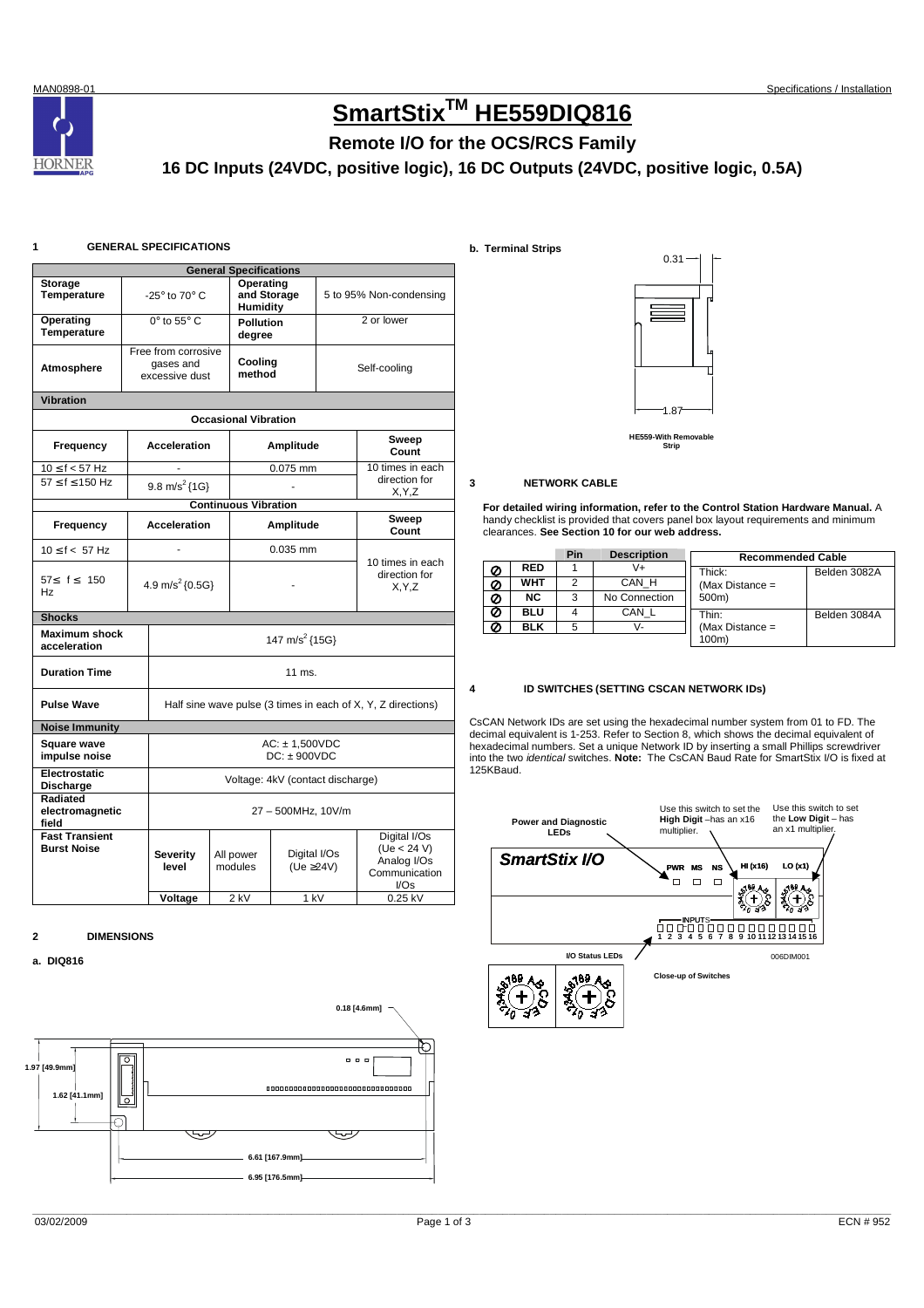#### **5 LEDs**

#### **a. Diagnostic LED Indicators**

| <b>Diagnostic LED</b>       | <b>State</b>          | Meaning                                    |  |  |
|-----------------------------|-----------------------|--------------------------------------------|--|--|
|                             | Solid Red             | RAM or ROM test failed                     |  |  |
| <b>MS:</b> (indicates fault | <b>Blinking Red</b>   | I/O test failed                            |  |  |
| status of Module)           | <b>Blinking Green</b> | Module is in power-up state                |  |  |
|                             | Solid Green           | Module is running normally                 |  |  |
|                             | Solid Red             | Network Ack or Dup ID test failed          |  |  |
| NS: (indicates fault        | <b>Blinking Red</b>   | Network ID test failed                     |  |  |
| status of Network)          | <b>Blinking Green</b> | Module is in Life Expectancy default state |  |  |
|                             | Solid Green           | Network is running normally                |  |  |

#### **b. Status LED Indicators**

The Power Status LED illuminates Red when power is applied to the module. There are I/O Status LED indicators for each of the Digital I/O points, which illuminate Red when an I/O point is ON.

#### **6 WIRING**

#### **a. 16 DC IN, Positive Logic/16 DC OUT, Positive Logic**

| <b>DIQ816 IN</b>                          |                 |  |                                     |                            |                                                     |  |
|-------------------------------------------|-----------------|--|-------------------------------------|----------------------------|-----------------------------------------------------|--|
| Number of input<br>points                 | 16              |  |                                     | OFF to ON Response         | $0 - 3ms$ . or less                                 |  |
| <b>Rated Input Current</b>                | 7mA             |  |                                     | ON to OFF Response         | 0 - 3ms, or less                                    |  |
| <b>ON Voltage Level</b>                   | 19VDC or less   |  | <b>Common Terminal</b>              |                            | 16 points / COM                                     |  |
| <b>OFF Voltage Level</b>                  | 6VDC or less    |  |                                     | <b>Operating Indicator</b> | LED turns on during<br>ON state of input            |  |
| Input<br><b>Characteristics</b>           | Bidirectional   |  | <b>External Connections</b>         |                            | Terminal block<br>connector (M3 x 6<br>screws)      |  |
| <b>Isolation Method</b>                   | Photo Coupler   |  |                                     |                            |                                                     |  |
| <b>DIQ816 OUT</b>                         |                 |  |                                     |                            |                                                     |  |
| Number of output<br>points                | 16              |  | <b>Fxternal</b><br>Voltage<br>Power |                            | $24VDC \pm 10\%$ (ripple<br>voltage: 4Vp-p or less) |  |
| <b>Commons per</b><br>Module              | 1               |  | Supply                              | Current                    | 30mA (TYP, All points<br>ON)                        |  |
| <b>Operating Voltage</b>                  | 24VDC           |  | OFF to ON Response                  |                            | 2ms.                                                |  |
| <b>Rated Load Voltage</b>                 | 24VDC           |  | ON to OFF Response                  |                            | 2ms.                                                |  |
| OFF Leakage<br>Current                    | $0.1mA$ or less |  | per channel                         | <b>Max. Inrush Current</b> | 1A, 10ms                                            |  |
| <b>Rated Voltage</b>                      | $11 - 25$ VDC   |  | Max. Load Current per<br>channel    |                            | 0.5A Max. per output<br>3A per common               |  |
| Internal power<br><b>Consumption (mA)</b> | 350             |  | <b>Output Type</b>                  |                            | Sourcing                                            |  |
| <b>Common Method</b>                      | 16 points / COM |  | Weight                              |                            | 10.16 oz. (288 g)                                   |  |



006DIQ004-R1

Input

**7 INTERNAL WIRING** 





**8 DECIMAL (DEC) TO HEXADECIMAL (HEX) CONVERSION TABLE** 

| Dec                     | Hex            |                | Dec | Hex            |                | <b>Dec</b> | Hex |                         |
|-------------------------|----------------|----------------|-----|----------------|----------------|------------|-----|-------------------------|
|                         | нı             | LO             |     | HI             | LO             |            | нī  | LO                      |
| 0                       | 0              | 0              | 86  | 5              | 6              | 172        | Α   | C                       |
| 1                       | 0              | 1              | 87  | 5              | $\overline{7}$ | 173        | Α   | D                       |
| $\overline{2}$          | 0              | $\overline{2}$ | 88  | 5              | 8              | 174        | Α   | E                       |
| $\overline{\mathbf{3}}$ | 0              | 3              | 89  | 5              | 9              | 175        | А   | F                       |
| 4                       | 0              | 4              | 90  | 5              | Α              | 176        | В   | 0                       |
| 5                       | 0              | 5              | 91  | 5              | В              | 177        | В   | 1                       |
| 6                       | 0              | 6              | 92  | 5              | C              | 178        | В   | $\overline{2}$          |
| $\overline{7}$          | 0              | 7              | 93  | 5              | D              | 179        | В   | 3                       |
| 8                       | 0              | 8              | 94  | 5              | Ē              | 180        | B   | $\overline{4}$          |
| 9                       | 0              | 9              | 95  | 5              | F              | 181        | В   | 5                       |
| 10                      | 0              | Α              | 96  | 6              | 0              | 182        | В   | 6                       |
| 11                      | 0              | B              | 97  | 6              | 1              | 183        | B   | 7                       |
| 12                      | 0              | Ċ              | 98  | 6              | $\overline{2}$ | 184        | В   | 8                       |
| 13                      | 0              | D              | 99  | 6              | 3              | 185        | B   | 9                       |
| 14                      | 0              | Ē              | 100 | 6              | $\overline{4}$ | 186        | В   | Α                       |
| 15                      | 0              | F              | 101 | 6              | 5              | 187        | В   | в                       |
| 16                      | 1              | 0              | 102 | 6              | 6              | 188        | В   | C                       |
| 17                      | 1              | 1              | 103 | 6              | 7              | 189        | в   | D                       |
| 18                      | 1              | $\overline{2}$ | 104 | 6              | 8              | 190        | B   | E                       |
| 19                      | $\overline{1}$ | 3              | 105 | 6              | 9              | 191        | В   | F                       |
| 20                      | 1              | 4              | 106 | 6              | Α              | 192        | С   | 0                       |
| 21                      | 1              | 5              | 107 | 6              | В              | 193        | C   | 1                       |
| 22                      | 1              | 6              | 108 | 6              | C              | 194        | C   | $\overline{2}$          |
| 23                      | 1              | 7              | 109 | 6              | D              | 195        | C   | 3                       |
| 24                      | 1              | 8              | 110 | 6              | Ē              | 196        | C   | 4                       |
| 25                      | 1              | 9              | 111 | 6              | F              | 197        | C   | 5                       |
| 26                      | 1              | A              | 112 | 7              | 0              | 198        | C   | 6                       |
| $\overline{27}$         | 1              | B              | 113 | 7              | 1              | 199        | C   | 7                       |
| 28                      | 1              | C              | 114 | 7              | $\overline{2}$ | 200        | C   | 8                       |
| 29                      | 1              | D              | 115 | 7              | 3              | 201        | C   | 9                       |
| 30                      | 1              | E              | 116 | $\overline{7}$ | 4              | 202        | C   | A                       |
| $\overline{31}$         | 1              | F              | 117 | 7              | 5              | 203        | C   | B                       |
| 32                      | $\overline{2}$ | 0              | 118 | 7              | 6              | 204        | C   | C                       |
| 33                      | $\overline{2}$ | 1              | 119 | 7              | 7              | 205        | C   | D                       |
| 34                      | $\overline{2}$ | $\overline{2}$ | 120 | 7              | 8              | 206        | C   | Ē                       |
| 35                      | 2              | 3              | 121 | 7              | 9              | 207        | С   | F                       |
| 36                      | $\overline{2}$ | $\overline{4}$ | 122 | 7              | Ā              | 208        | D   | 0                       |
| 37                      | $\overline{2}$ | 5              | 123 | 7              | в              | 209        | D   | 1                       |
| 38                      | $\overline{2}$ | 6              | 124 | 7              | C              | 210        | D   | $\overline{2}$          |
| 39                      | 2              | 7              | 125 | 7              | D              | 211        | D   | 3                       |
| 40                      | $\overline{2}$ | 8              | 126 | $\overline{7}$ | E              | 212        | D   | $\overline{\mathbf{4}}$ |